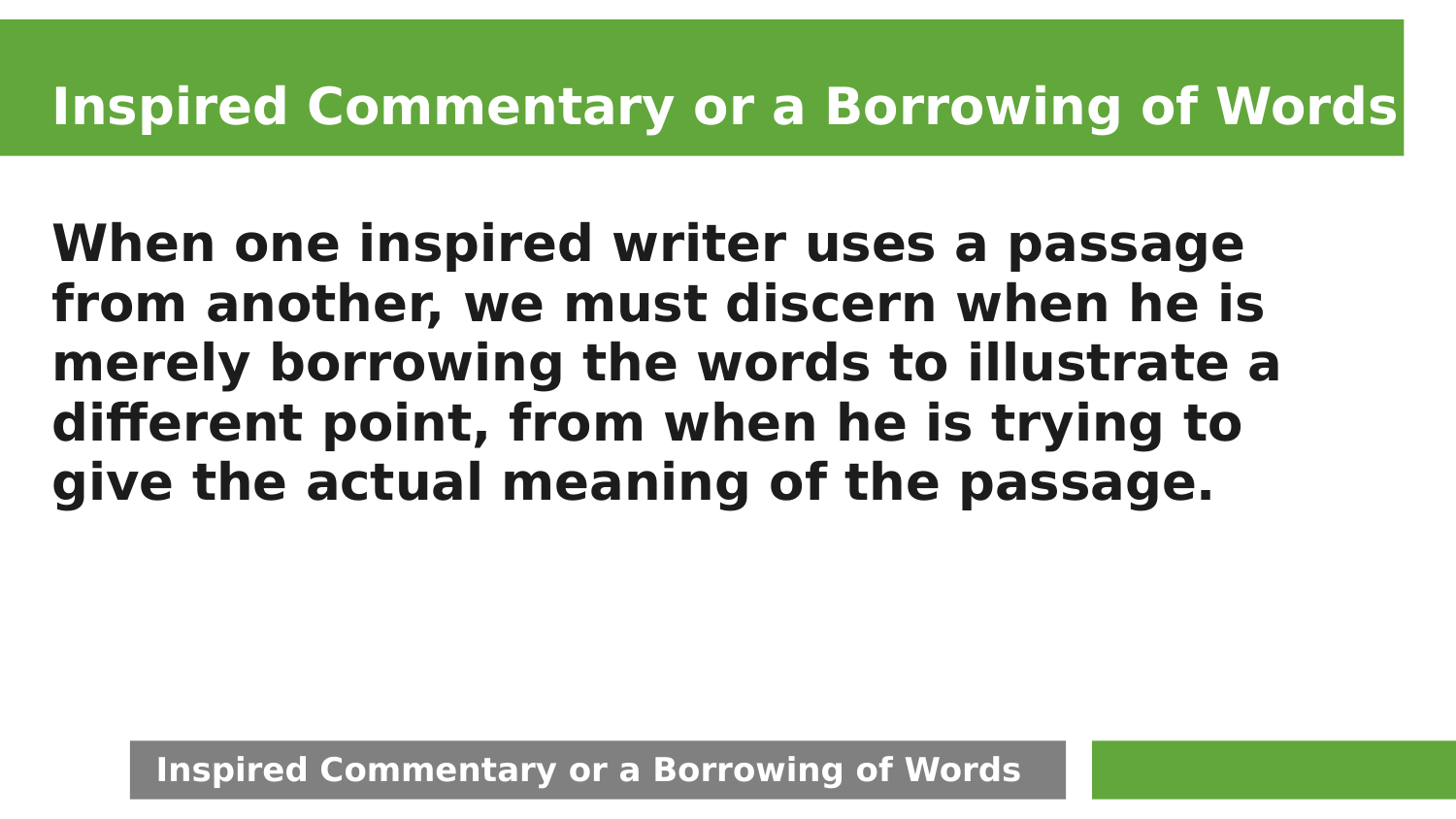

# **[10] Ye observe days, and months, and times, and years. [11] I am afraid of you, lest I have bestowed upon you labour in vain. (Galatians 4:10-11)**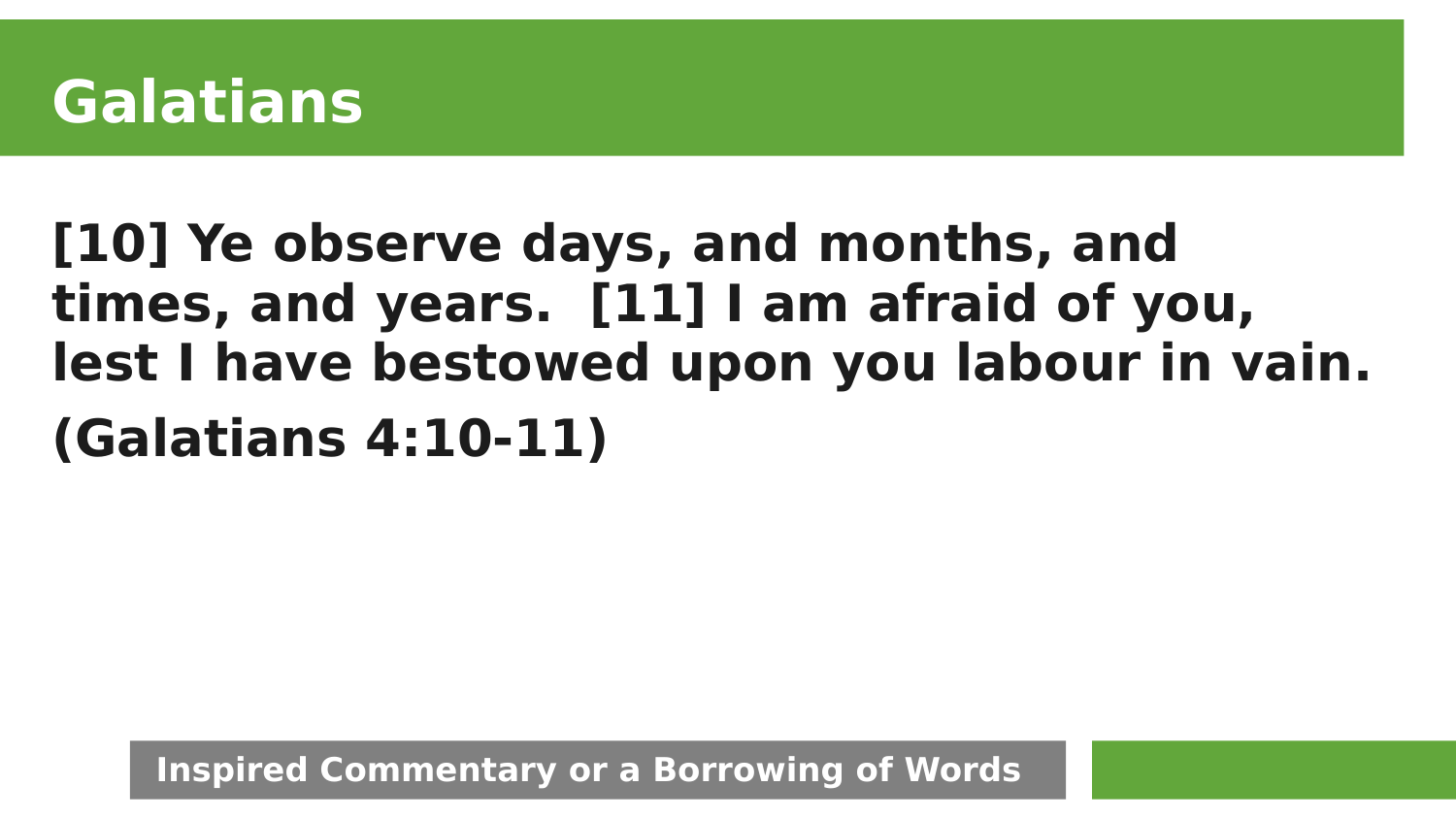**"Because ye are sons, God hath sent forth the Spirit of His only begotten Son into your hearts, and your voice crying, Abba, Father. Wherefore thou art no more a servant, but a son; and if a son, then an heir of God through Christ. Howbeit then, when ye knew not God, ye did service unto them which by nature are no gods. But now, after that ye have known of God, how turn ye again to the weak and beggarly elements, whereunto ye desire again to be in bondage? 11LtMs, Ms 41a, 1896, par. 23**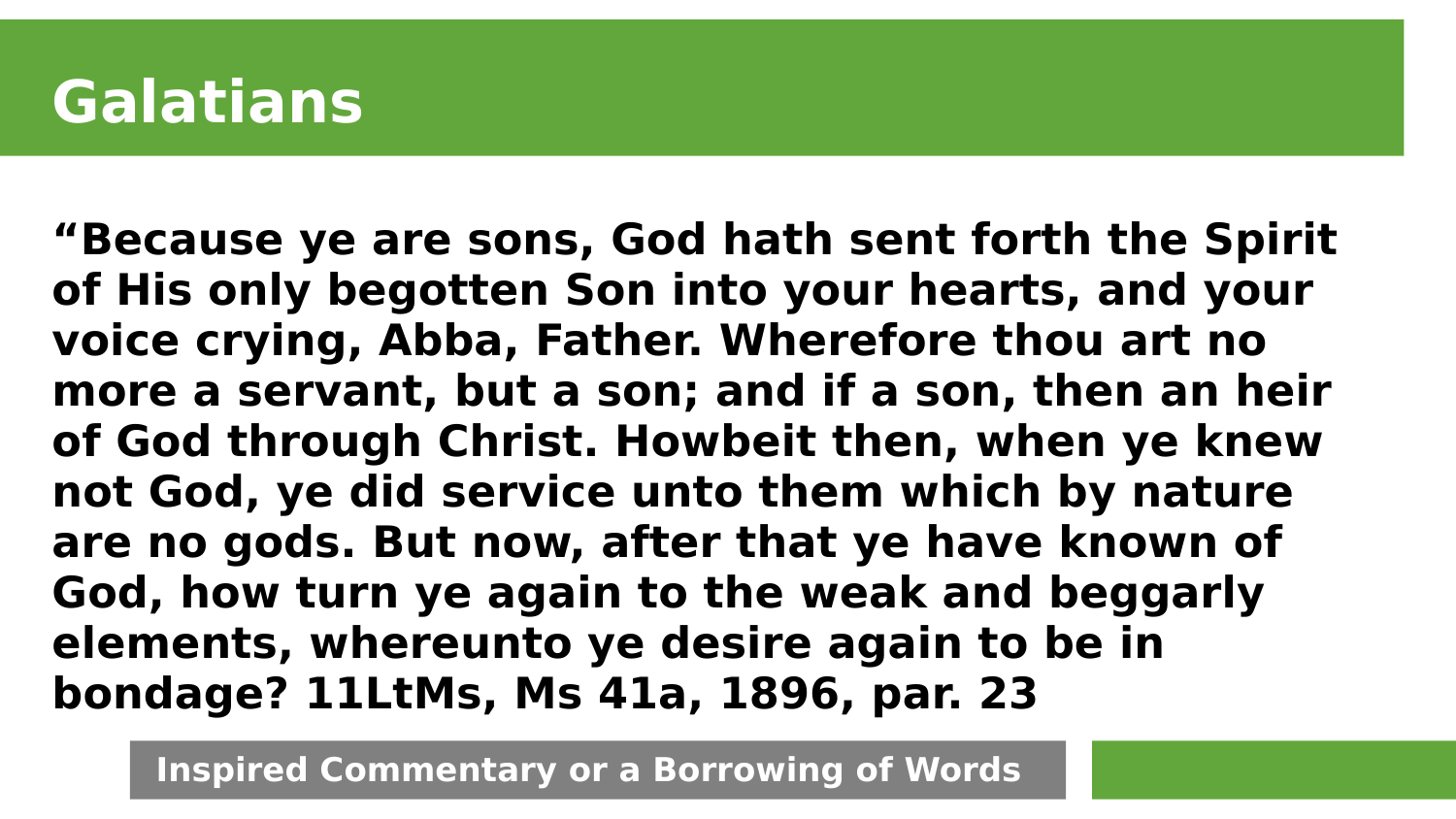**"Ye observe days and months and times and years." [[Galatians 4:6-10](https://m.egwwritings.org/en/book/1965.59420#59420).] The observance of holidays in this country is a great evil. We want not to give sanction to the days and many traditions that are brought in. We need not pay any heed to them. 11LtMs, Ms 41a, 1896, par. 23**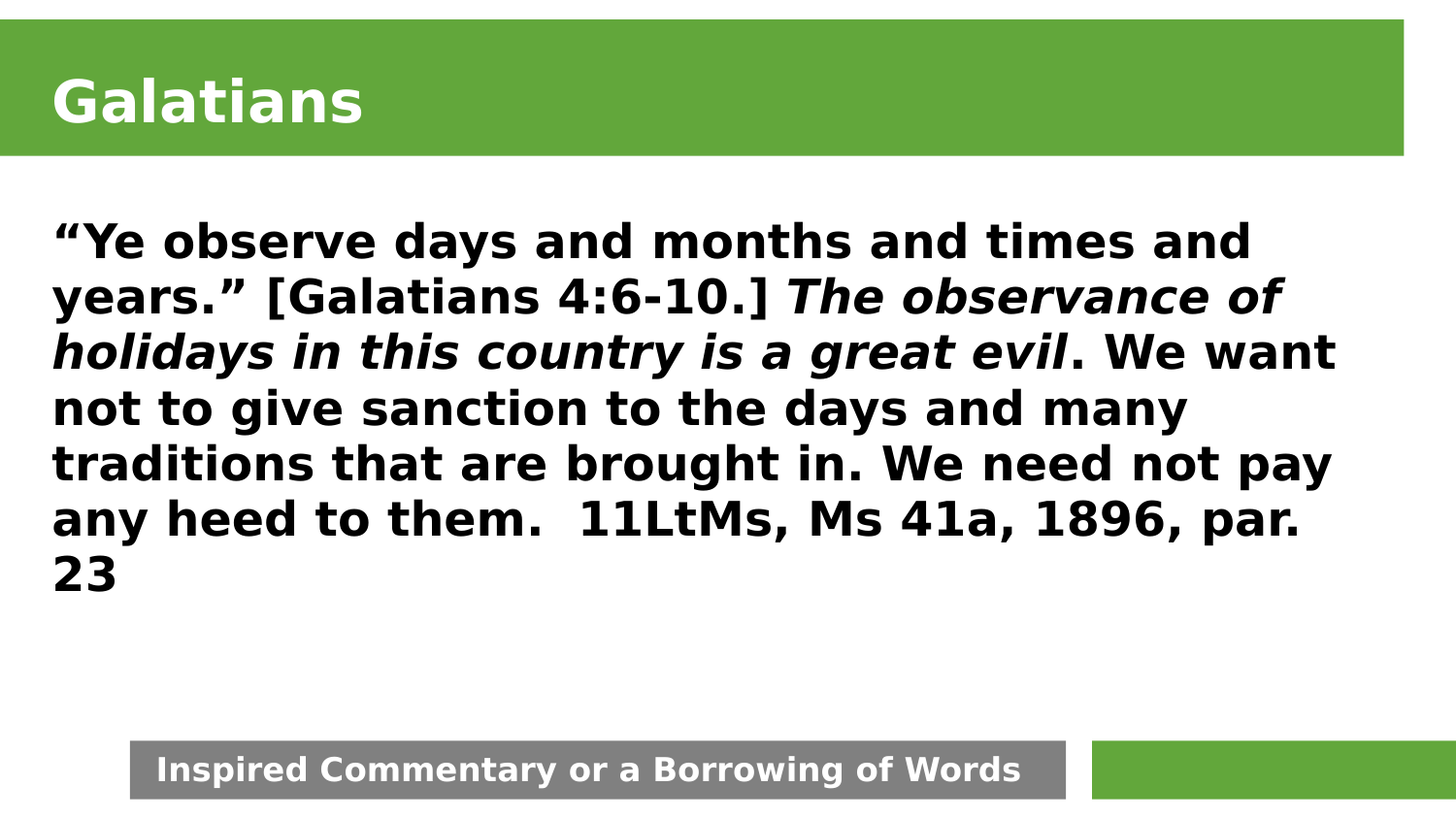# **Miller's Rules of Interpretation**

**6. Every word should be permitted to have its proper bearing upon the subject of the text.**

**Ms 41a previously quoted does not follow this rule. But the chapter of Acts of the Apostles from which the following quotations come from, goes into depth on the context of Galatians.**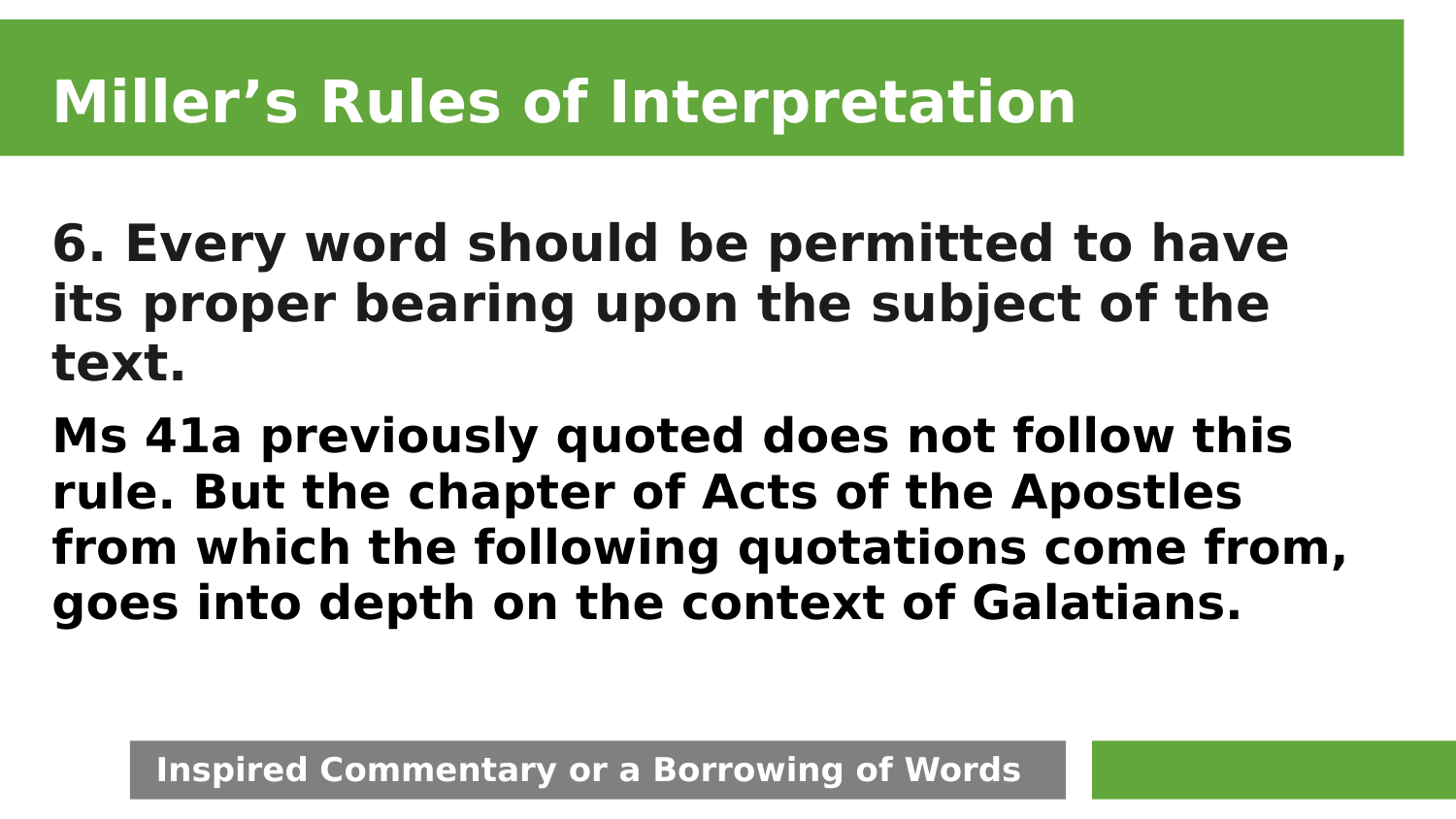**In the Galatian churches, open, unmasked error was supplanting the gospel message. Christ, the true foundation of the faith, was virtually renounced for the obsolete ceremonies of Judaism. The apostle saw that if the believers in Galatia were saved from the dangerous influences which threatened them, the most decisive measures must be taken, the sharpest warnings given. {AA 385.2}**